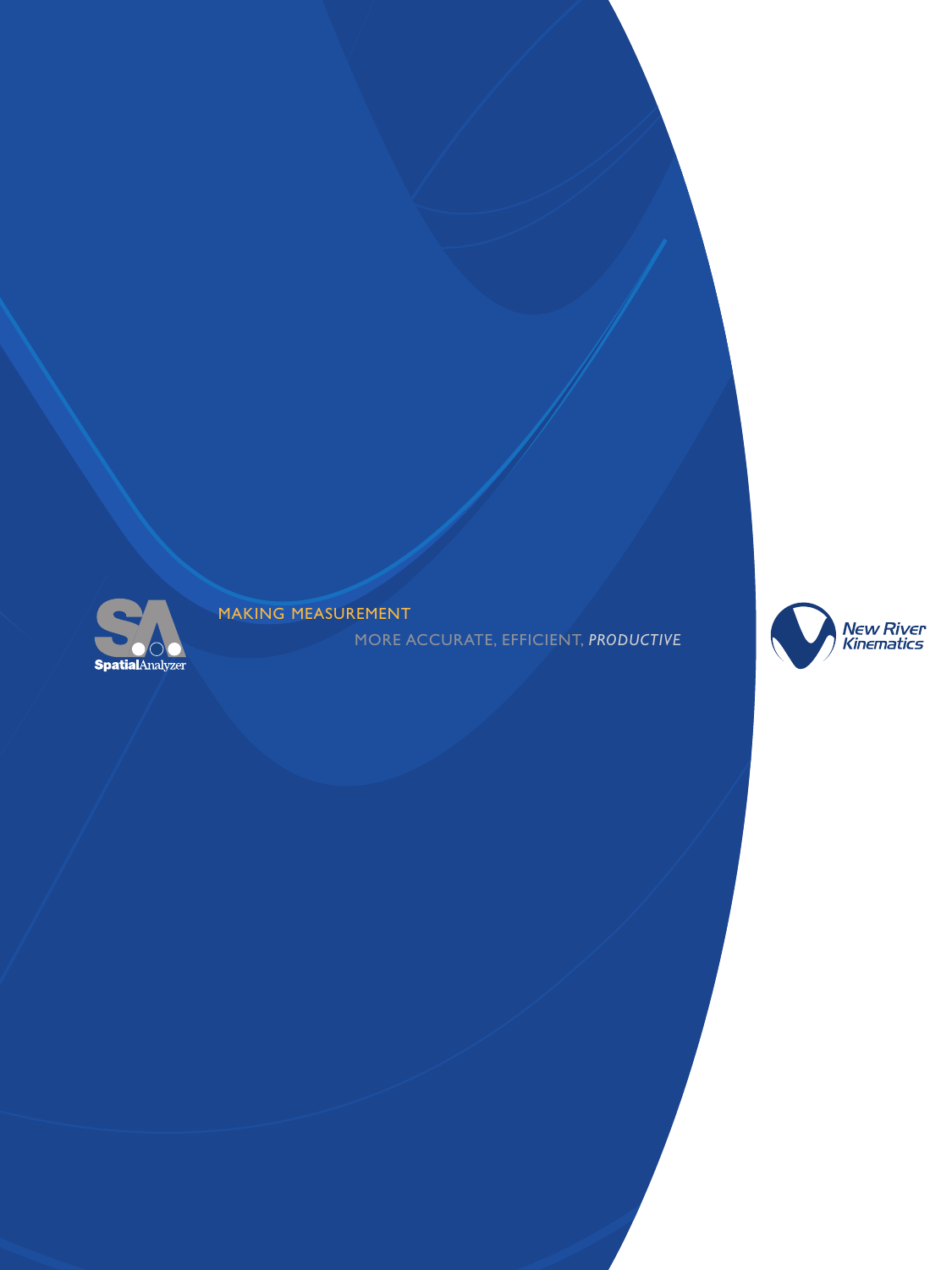#### METROLOGY: THE SCIENCE OF MEASUREMENT



### **About New River Kinematics**

New River Kinematics (NRK) is an engineering company that develops and supports high-quality portable metrology software solutions. Our software, combined with our engineering and spatial relationships expertise, provides comprehensive engineering solutions and helps make manufacturing processes more accurate, efficient, cost-effective, and ultimately more productive. Serving large-scale manufacturers around the globe (in over 40 countries) from a variety of industries, we take a big-picture approach to solving engineering challenges and work closely with our customers throughout the entire process.

Based in Williamsburg, Virginia, NRK was founded in 1994 by two PhD mechanical engineers who specialize in computational kinematics.The NRK founders are unique in the sense that they have additional skills in software development, robotic simulation and control, coordinate metrology, engineering database management, and molecular modeling. NRK has expanded since then to include a talented team of industry-trained engineers to further develop our software and support our customers.

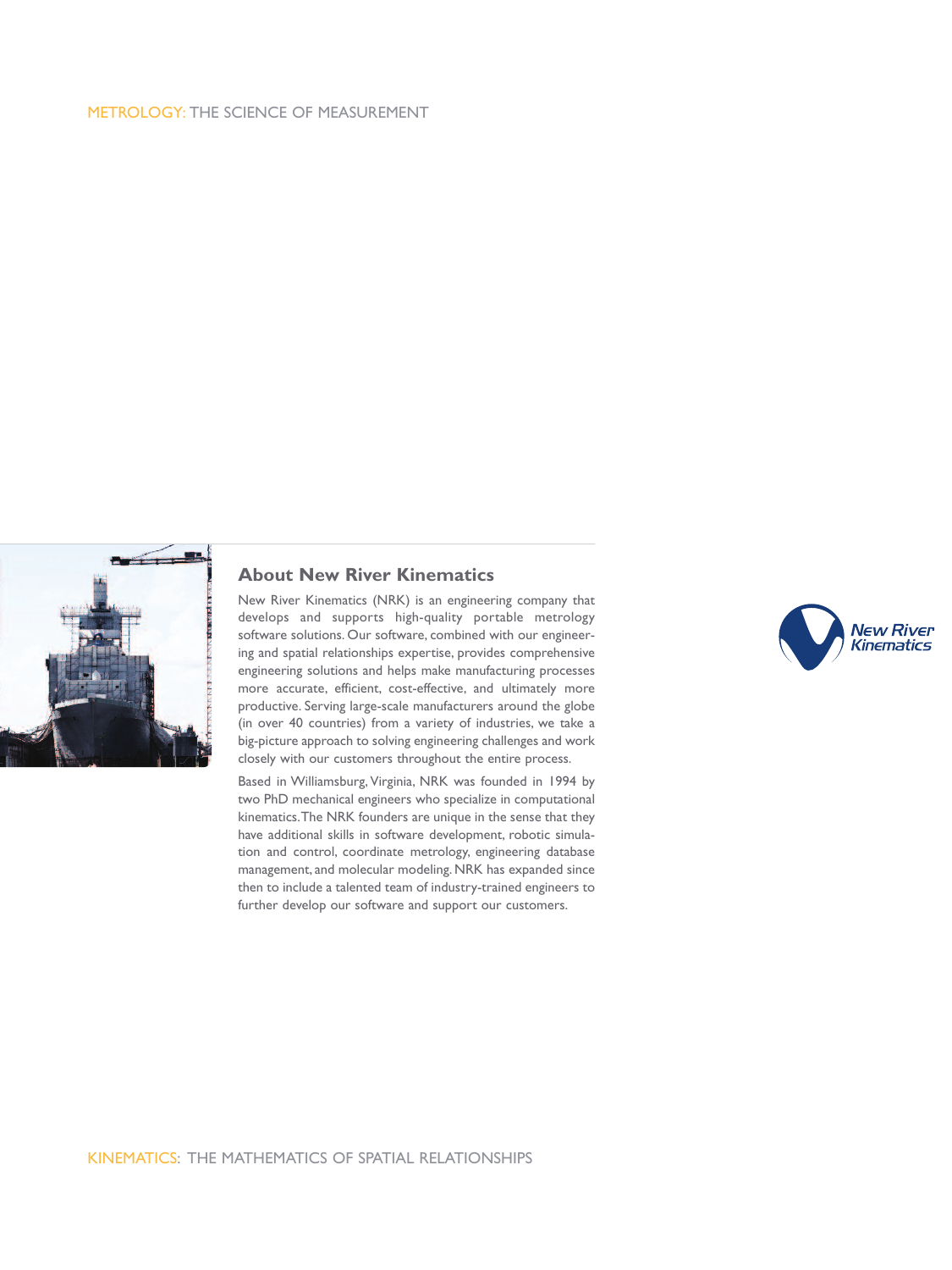# IMPROVING PRODUCTIVITY WITH METROLOGY SOFTWARE AND ENGINEERING EXPERTISE.



Since 1994, NRK has embraced a customer-centric culture and focused on delivering comprehensive, high-quality engineering solutions with the use of metrology software. This includes two primary categories of work: the nonstop development of SpatialAnalyzer® (SA), NRK's core metrology software, and building custom software packages for key customers.





#### SpatialAnalyzer®

SA is the premier portable metrology software solution for large-scale manufacturers who need precision measurement in order to be more productive. Simply put, SA helps users improve productivity by saving time, resources, and money. SA can be used to address a broad spectrum of measurement challenges and accomplish goals that may have been previously impossible. NRK continuously develops and enhances SA in order to advance its functionality and meet the evolving needs of SA users.

Versatile and user-friendly, SA performs complex measurement tasks and analysis simply, and has the ability to automate complex operations to improve efficiencies. An instrumentindependent, traceable 3D graphical software platform, SA makes it easy for users to analyze data, build, inspect, automate, report, and reverse design a variety of parts and tools. SA interfaces with and can simultaneously communicate with virtually any number and type of portable metrology instruments.With the ability to integrate data from multiple instruments, SA helps users find the best combination to improve accuracy, save time, reduce scrap, and ultimately improve productivity.

#### Custom Software Development

NRK regularly undertakes custom software development projects that address metrology applications and custom integration with factory production processes. These projects typically deal with spatial transformations, robotics, industrial automation, optimized part fit-up, and computer graphics challenges. Not only is NRK a leader in software development of easy-to-use, agile software solutions, but unique in the sense that our background in engineering allows us to problem solve and implement solutions quickly and efficiently.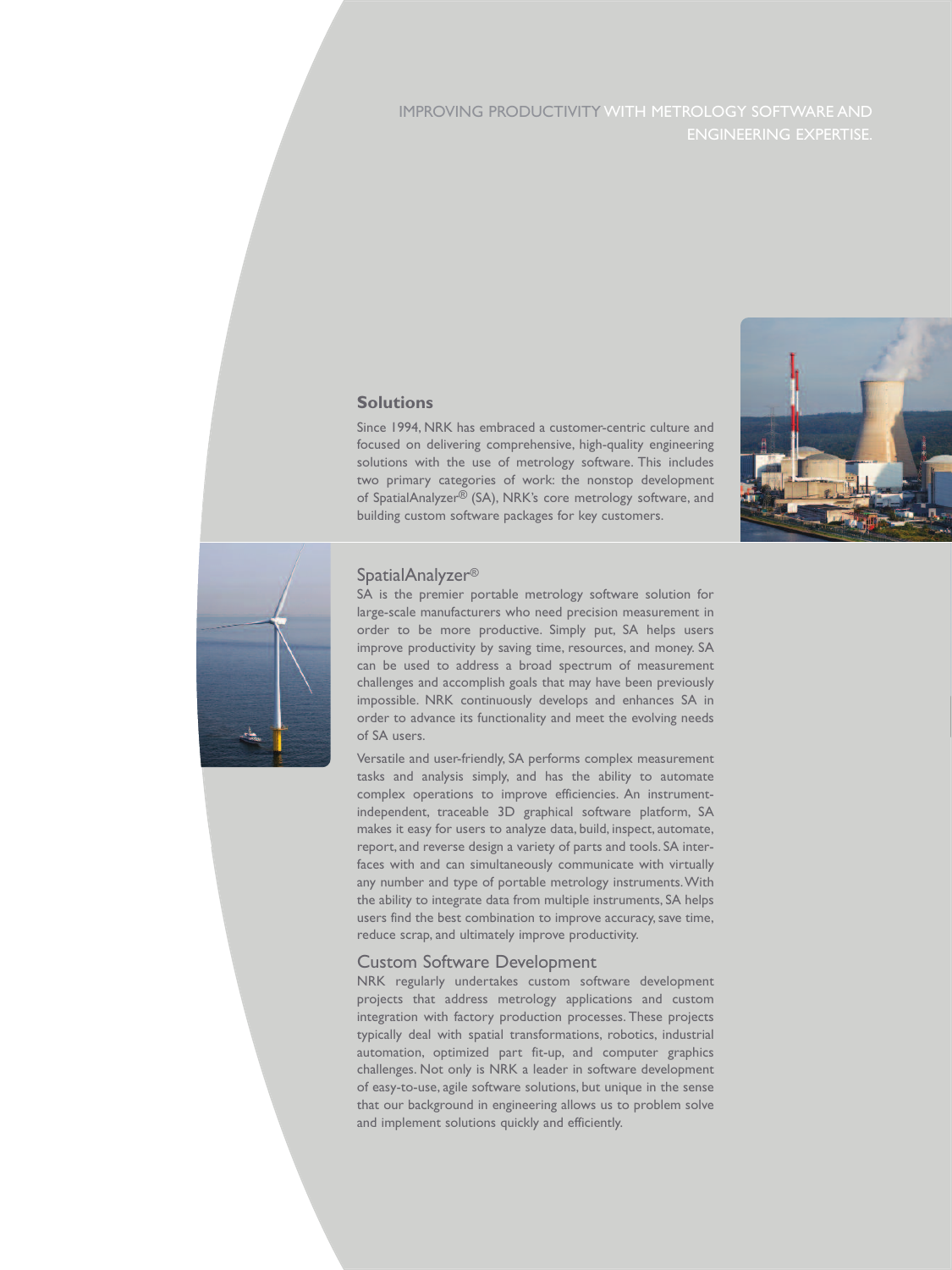## **Applications & Industries Served**

NRK's customers have a few things in common: they use SpatialAnalyzer® (SA) to save time measuring and analyzing, improve quality through increased accuracy, and reduce scrap and lower operational costs. Ultimately, our customers use SA to improve the productivity of their manufacturing processes.

Aerospace manufacturing requires highly precise part inspection and adheres to extremely tight tolerances. There can be serious consequences if components are not aligned properly, particularly if they are not aerodynamic enough to fly. As composite parts have become more commonly used throughout the aerospace industry, so has the use of advanced metrology software.

NRK has long standing relationships with major aerospace manufacturers around the world including Boeing, Airbus, Lockheed Martin, Northrop Grumman, Spirit Aerosystems, and NASA. Not only is SA used extensively throughout this industry, but NRK has developed numerous custom solutions for aerospace manufacturers as well.

#### Shipbuilding

Portable metrology is an integral component of the entire shipbuilding process, be it nuclear aircraft carriers or submarines. Used to align things like catapults, missile tubes, and navigation systems, and determine neat cuts on super lift units, SA is heavily relied upon to meet schedule and accuracy demands throughout the process.

NRK has extensive experience in the shipbuilding industry, both implementing SA and developing custom solutions for specific projects. Clients include Newport News Shipbuilding, Electric Boat, Bath Iron Works, Huntington Ingalls Industries, and Babcock Marine.

#### Energy

SA applications in the energy industry include involvement in particle accelerators, windmills, and nuclear power plants. In fact, NRK's very first project dealt with robotics and addressed the refitting of a part within a nuclear power plant. In the case of particle accelerators, SA is used by many labs including Jefferson Lab, Brookhaven National Lab, and CERN.

#### Satellite

SA has been extensively used for the construction and installation of satellites, specifically in order to achieve proper alignment of antennas and other sensors. Customers in the satellite industry using SA include Lockheed Martin, Boeing Satellite, NASA, and Orbital Sciences Corporation.

#### Automotive

In the automotive industry, SA is used to cost-effectively calibrate and compensate industrial robots, thus achieving the repeatability and accuracy necessary for inspection operations. It's also used to build and inspect tooling fixtures on automotive assembly lines.

#### **Other**

SA has been used in industrial applications such as massive tunneling projects in Europe, specifically for the measurement and alignment of the concrete segments that comprise a tunnel. In the healthcare industry, SA has been used to align the synchrotron,switch yard, patient positioning system, and lead wall panels of a proton therapy center. SA is also used in a variety of applications by suppliers of aerospace, marine, wind energy, and transportation industries in order to meet the tolerances and requirements of their customers.